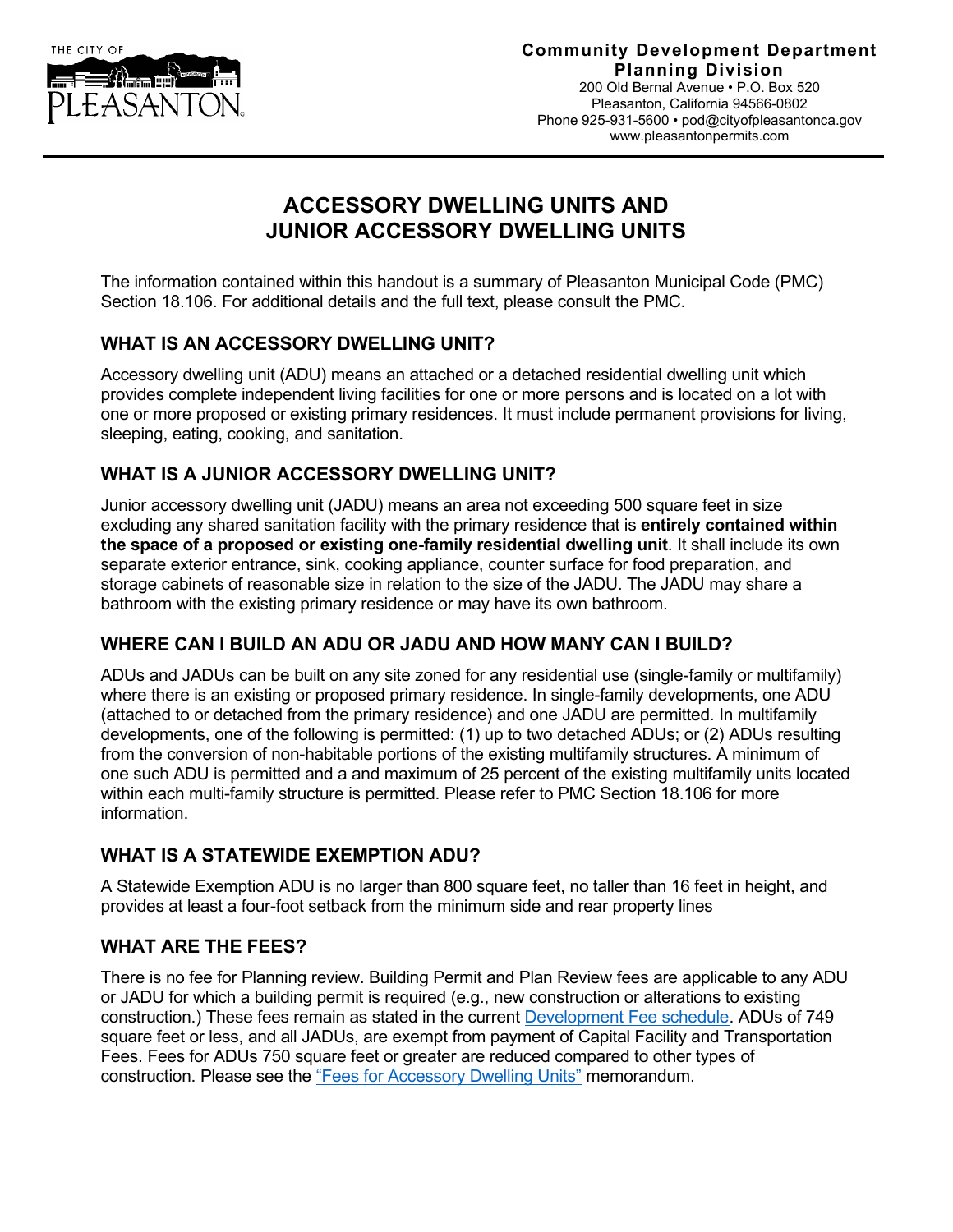# **DEVELOPMENT STANDARDS**

| Single-Family: Detached ADU (New Construction)* |                                                                                                                                                                                                                                                                                                      |  |
|-------------------------------------------------|------------------------------------------------------------------------------------------------------------------------------------------------------------------------------------------------------------------------------------------------------------------------------------------------------|--|
| Size:                                           | • Up to 850 square feet for a studio or one-bedroom<br>• Up to 1,000 square feet for two or more bedrooms                                                                                                                                                                                            |  |
| <b>Setback</b><br>requirements:                 | • 4 feet from the side and rear yard property lines<br>• 6 feet from the primary residence<br>• 10 feet from a street side property line if ADU exceeds 800 square feet                                                                                                                              |  |
| Height:                                         | Maximum height of 16 feet as measured vertically from the average<br>elevation of the natural grade or finished grade, whichever is lower, of<br>the ground covered by the structure to the highest point of the structure.                                                                          |  |
| Floor Area Ratio &<br>other requirements:       | If an ADU exceeds 800 square feet the proposal must comply with<br>applicable floor area ratio maximums, minimum open space<br>requirements, and any other applicable development regulations<br>established by the zoning district or planned unit development in which<br>the property is located. |  |

*\*A proposed ADU that is the result from the conversion of an existing accessory structure may retain the existing height and setbacks. Any addition to the accessory structure for the purpose of ADU conversion must comply with the standards listed above.* 

| <b>Single-Family: Attached ADU</b>        |                                                                                                                                                                                                                                                                                                                                                                                                                                                                                                           |  |
|-------------------------------------------|-----------------------------------------------------------------------------------------------------------------------------------------------------------------------------------------------------------------------------------------------------------------------------------------------------------------------------------------------------------------------------------------------------------------------------------------------------------------------------------------------------------|--|
| Size:                                     | ADUs that are attached additions to one-family homes are limited to 50<br>percent of the gross floor area of the home and to the size limits<br>identified below. The 50 percent limit does not, however, preclude a unit<br>of being at least either of the sizes below.<br>• Up to 850 square feet for a studio or one-bedroom<br>• Up to 1,000 square feet for two or more bedrooms<br>• ADUs that result from the conversion of existing space may exceed the<br>identified size limits               |  |
| Height:                                   | Maximum height 16 feet, except when the ADU is the result of the<br>conversion of existing space. Height of the attached ADU is measured<br>vertically from the average elevation of the natural grade or finished<br>grade, whichever is lower, of the ground covered by the ADU to the<br>highest point of the structure including parapet or to the coping of a flat<br>roof, to the deck line of a mansard roof, or to the mean height between<br>eaves and ridges for a hip, gable, or gambrel roof. |  |
| <b>Setback</b><br>requirements:           | If the attached ADU meets the Statewide Exemption Standards (i.e. less<br>than 800 square feet) the setbacks are: 4 feet from the side and rear<br>yard property lines.                                                                                                                                                                                                                                                                                                                                   |  |
|                                           | If the attached ADU does not meet the Statewide Exemption Standards<br>(i.e. exceeds 800 square feet) it shall be subject to the minimum front,<br>rear, and side yard setback requirements of the main structure.                                                                                                                                                                                                                                                                                        |  |
| Floor Area Ratio &<br>other requirements: | If an ADU exceeds 800 square feet the proposal must comply with<br>applicable floor area ratio maximums, minimum open space<br>requirements, and any other applicable development regulations<br>established by the zoning district or planned unit development in which<br>the property is located.                                                                                                                                                                                                      |  |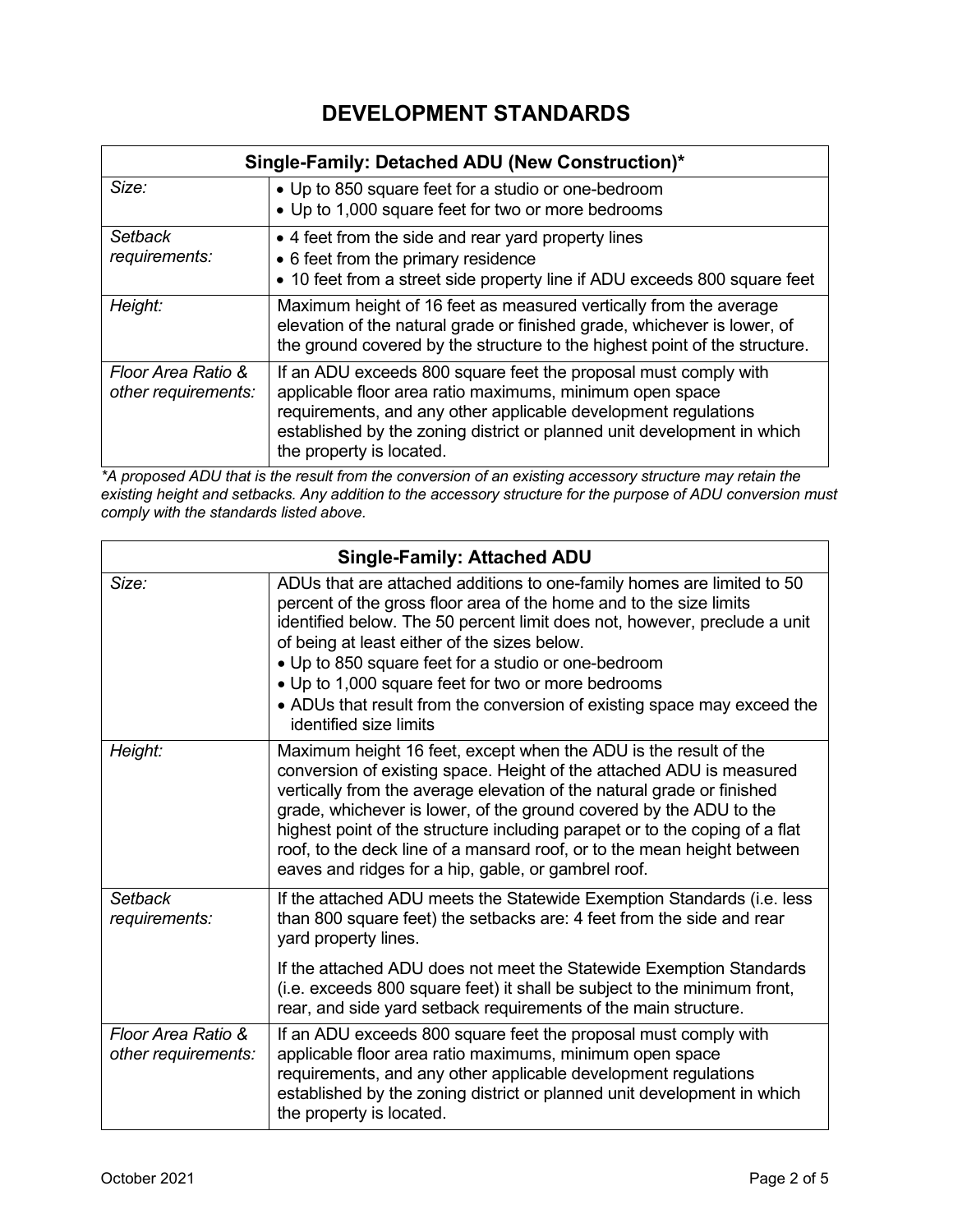| <b>Junior ADU</b>         |                                                                                                                                                                                                                                                                                                              |  |
|---------------------------|--------------------------------------------------------------------------------------------------------------------------------------------------------------------------------------------------------------------------------------------------------------------------------------------------------------|--|
| Size:                     | Up to 500 square feet, no less than 150 square feet.                                                                                                                                                                                                                                                         |  |
| Location:                 | Must be located entirely within the existing structure of the one-family<br>residence and must have its own separate interior and exterior<br>entrances.                                                                                                                                                     |  |
| Facility<br>requirements: | Must include an efficiency kitchen which includes a sink, cooking<br>appliance, counter surface, and storage cabinets that meet minimum<br>building code standards. Gas and 220v circuits shall not be allowed. The<br>unit may share a bathroom with the primary residence or may have its<br>own bathroom. |  |

| <b>Standards for all ADUs</b> |                                                                                                                                                                                                                                                                                                                                                                                                                                                                                                                                                                     |  |
|-------------------------------|---------------------------------------------------------------------------------------------------------------------------------------------------------------------------------------------------------------------------------------------------------------------------------------------------------------------------------------------------------------------------------------------------------------------------------------------------------------------------------------------------------------------------------------------------------------------|--|
| Design Standards:             | Architecture of an ADU must match the existing architectural style of<br>the primary residence with the use of the following building elements to<br>the maximum extent feasible:                                                                                                                                                                                                                                                                                                                                                                                   |  |
|                               | Use of the same wall material or wall, or wall material that<br>visually appears the same as the existing primary residence,<br>including color and texture.                                                                                                                                                                                                                                                                                                                                                                                                        |  |
|                               | Use of same trim material and trim style.<br>$\bullet$                                                                                                                                                                                                                                                                                                                                                                                                                                                                                                              |  |
|                               | Use of same roof form, roofing material and roof slope to the<br>$\bullet$<br>maximum extent feasible.                                                                                                                                                                                                                                                                                                                                                                                                                                                              |  |
|                               | Use of the same window size, proportion, operation, recess or<br>reveal, divided light pattern, and spacing distance between<br>placement of windows.                                                                                                                                                                                                                                                                                                                                                                                                               |  |
|                               | Use of same railing design and material.                                                                                                                                                                                                                                                                                                                                                                                                                                                                                                                            |  |
|                               | Exterior lighting shall be shielded, directed downward, and<br>located only at exterior doors and if applicable, along the path of<br>travel from the public right-of-way.                                                                                                                                                                                                                                                                                                                                                                                          |  |
| Screening<br>Standards:       | A solid fence at least six feet in height and vegetative<br>screening/plantings of species with a mature height of at least 10 feet in<br>height must be located or constructed along interior side and rear yard<br>property lines adjacent to the ADU if the ADU is located less than 10<br>feet from respective property lines.*                                                                                                                                                                                                                                 |  |
|                               | On a corner property, if the ADU is located less than 10 feet from<br>respective property lines, a solid fence at least six feet in height or<br>vegetative screening/plantings of a species with a mature height of at<br>least 10 feet shall be located in the area between the ADU and the<br>street side yard property line, and both a solid fence at least six feet in<br>height and vegetative screening/planting of a species with a mature<br>height of at least 10 feet shall be located in the area between the ADU<br>and the rear yard property line.* |  |
|                               | *In no instance must solid fencing be required in planned unit<br>developments where open fencing is otherwise required. Please review<br>the fence requirements identified in Chapter 18.84 of the PMC.                                                                                                                                                                                                                                                                                                                                                            |  |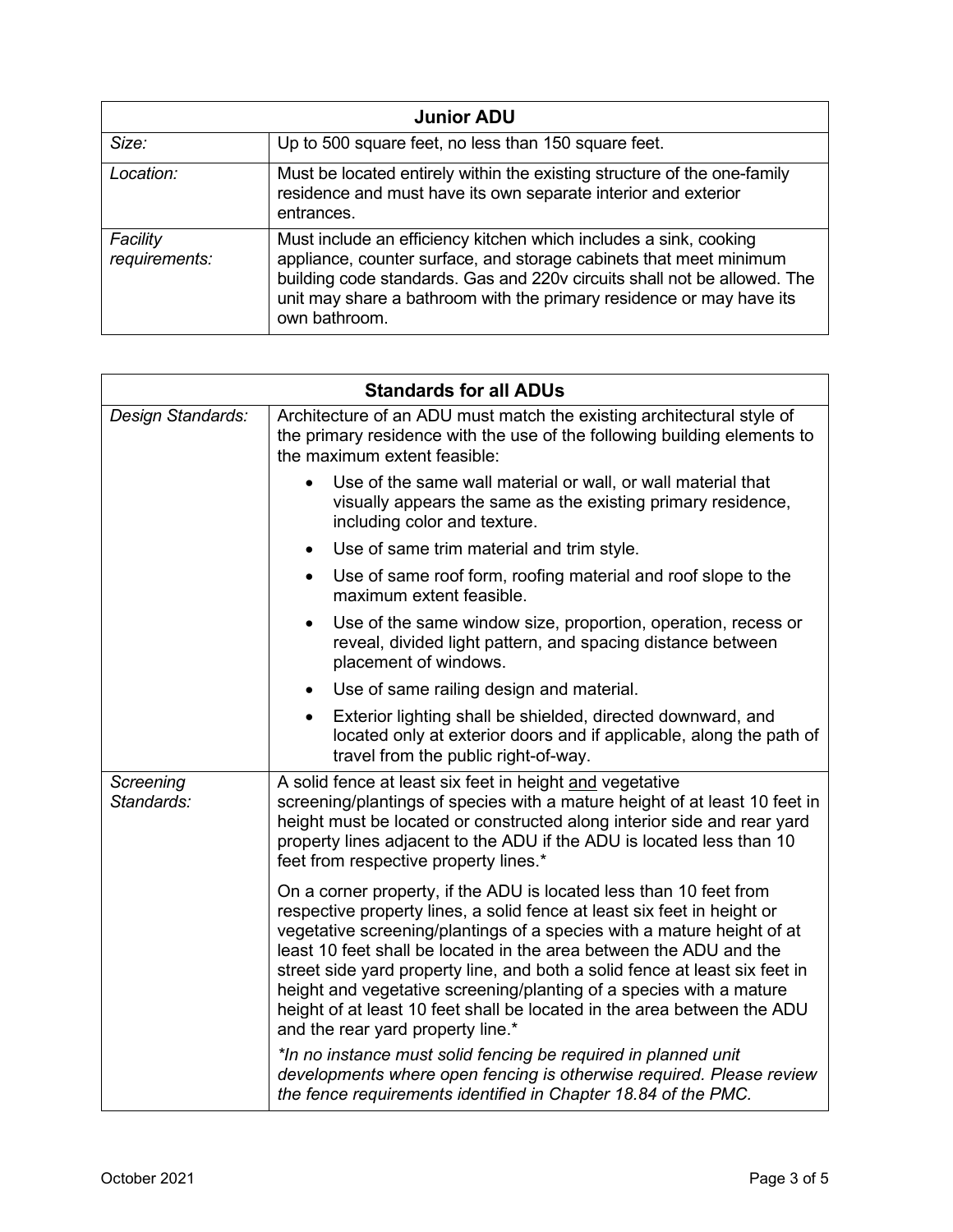| Fire Sprinklers:                       | Required for the ADU if they are required for the primary residence.<br>Note: California Building Code (CBC) requires 1-hour construction or<br>fire sprinklers for ADUs that are located less than 5 feet from another<br>structure.                                                                                                                                                                                                             |
|----------------------------------------|---------------------------------------------------------------------------------------------------------------------------------------------------------------------------------------------------------------------------------------------------------------------------------------------------------------------------------------------------------------------------------------------------------------------------------------------------|
| Solar Power:                           | Attached ADU: None required.                                                                                                                                                                                                                                                                                                                                                                                                                      |
|                                        | Detached ADU: Required. The new California Energy Code (CEC)<br>requirements mandate photovoltaic (PV) solar installation for new<br>detached ADUs built from the foundation up. However, the required<br>solar panels may be installed on the primary residence.                                                                                                                                                                                 |
| Parking:                               | One additional off-street parking space on the lot must be made<br>continuously available to the occupants of the ADU. Parking may be<br>provided as tandem, or may be located in setbacks, but not in the front<br>yard setback unless on the driveway.                                                                                                                                                                                          |
|                                        | When a garage, carport, or covered parking structure is demolished in<br>conjunction with construction of an ADU or is converted to an ADU,<br>those off-street parking spaces are not required to be replaced.                                                                                                                                                                                                                                   |
|                                        | Parking for an ADU shall not be required if the ADU is:<br>Located within one-half mile of public transit.<br>Located within an architecturally and historically significant<br>$\bullet$<br>historic district.<br>Located in part of an existing primary residence or an existing<br>$\bullet$<br>accessory structure.<br>Located in an area requiring on-street parking permits, but not<br>$\bullet$<br>offered to the occupant of the ADU; or |
|                                        | Located within one block of a car share vehicle.                                                                                                                                                                                                                                                                                                                                                                                                  |
|                                        | *Parking is not required for JADUs                                                                                                                                                                                                                                                                                                                                                                                                                |
| Deed restriction &<br>owner occupancy: | Owner occupancy for the primary dwelling or the ADU is not required for<br>ADUs approved between January 2020 and January 2025 but is<br>required for either the primary dwelling or a JADU.                                                                                                                                                                                                                                                      |
|                                        | A deed restriction on a property with either an ADU or JADU is required.                                                                                                                                                                                                                                                                                                                                                                          |
|                                        | Please see PMC section 18.106.060 and 18.106.070 for additional<br>information and details.                                                                                                                                                                                                                                                                                                                                                       |